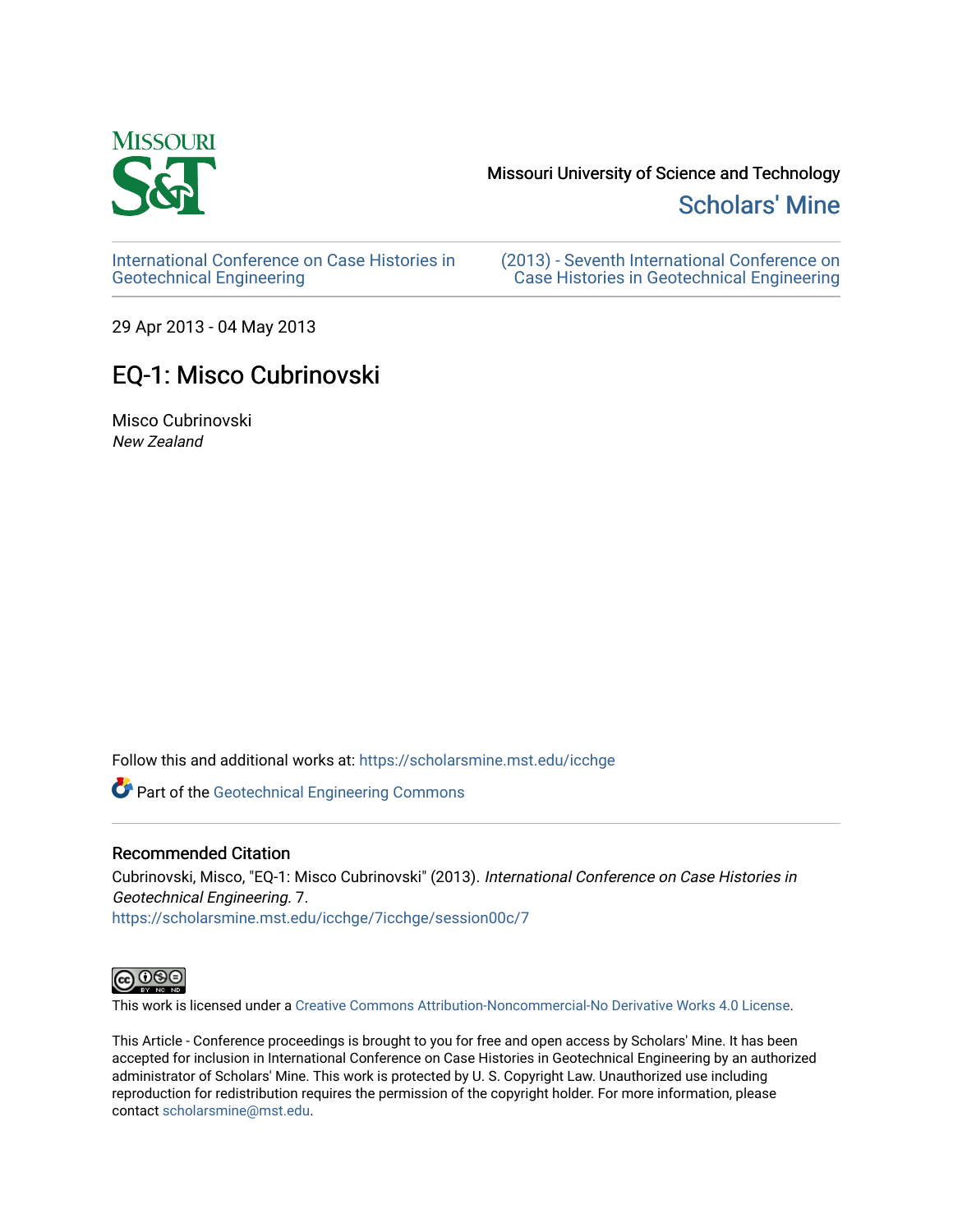

**Misko Cubrinovski EQ-1**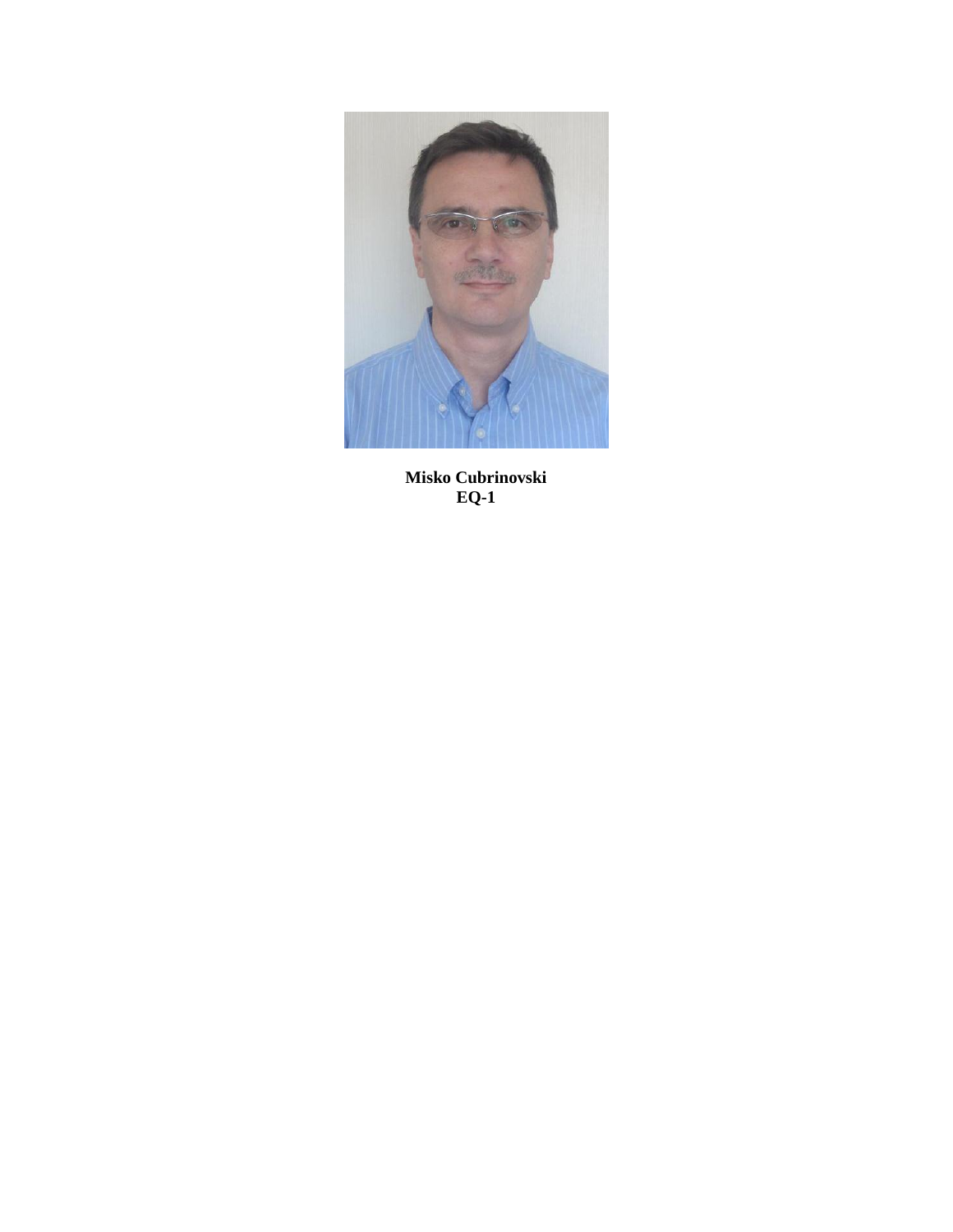

## **Diego Carlo Federico Lo Presti EQ-3**

Born in Palermo (Italy) on January 7, 1951. Italian Citizen. Married**.**

Ph. D. in Geotechnical Engineering (1987) at the Politecnico di Torino; Thesis title: Behaviour of Ticino Sand during Resonant Column tests - June 1987 (Tutor: Prof. M. Jamiolkowski).

Associate Professor at the University of Pisa since November 2004 (formerly Associate professor at the Politecnico di Torino).

President of the Council of the Civil - Env. and Building Engineering Courses ERASMUS coordinator of the Department..

Since 1979 he has been author or co – author of more than 170 publications which mainly deal with the development of new laboratory equipments and testing methodologies. He has been guest editor of a special number of the Rivista Italiana di Geotecnica dedicated to the seismic microzonation of Castelnuovo Garfagnana (Italy) He is author of a chapter titled "Geophysical and Geotechnical Investigations for Ground Response Analyses" of the book **Recent Advances in Earthquake Geotechnical Engineering and Microzonation** editor A. Ansal (Introduction by K. Ishihara, published by Kluwer Academic)

He took part of the following research projects supported by the Italian Ministry of University:

- 1998: Geotechnical Analysis of vulnerability of hystorical monuments;
- 2002: Seismic response of coarse-grained alluvial deposits in some areas of Tuscany;
- 2005 (coordinator): Geological and Geotechnical Characterization of Natural Slopes for Stability Analysis in Seismic Areas: a comparison between simplified and rigorous approaches.

Other research contracts for the development of new equipments, experimental methods and Technical Guidelines have been supported by ENEL CRIS (Milan), ISMES (Bergamo), Joint Research Center (Ispra), International Committee for the Safeguard of the Leaning Tower of Pisa, Regional Government of Tuscany, Regional Government of Piedmont, Italian National Seismic Survey.

Since Setpember 1994 is core member of the Techincal Committee  $N^{\circ}$  29 (TC29 on Stress-Strain Testing of Geomaterials in the Laboratory) of the International Society of Soil Mechanics and Geotechnical Engineering (ISSMGE).

Since February 2000 is member of the Scientific Committee for the seismic microzonation of Garfagnana Lunigiana (Tuscany) established by the Regional Government of Tuscany.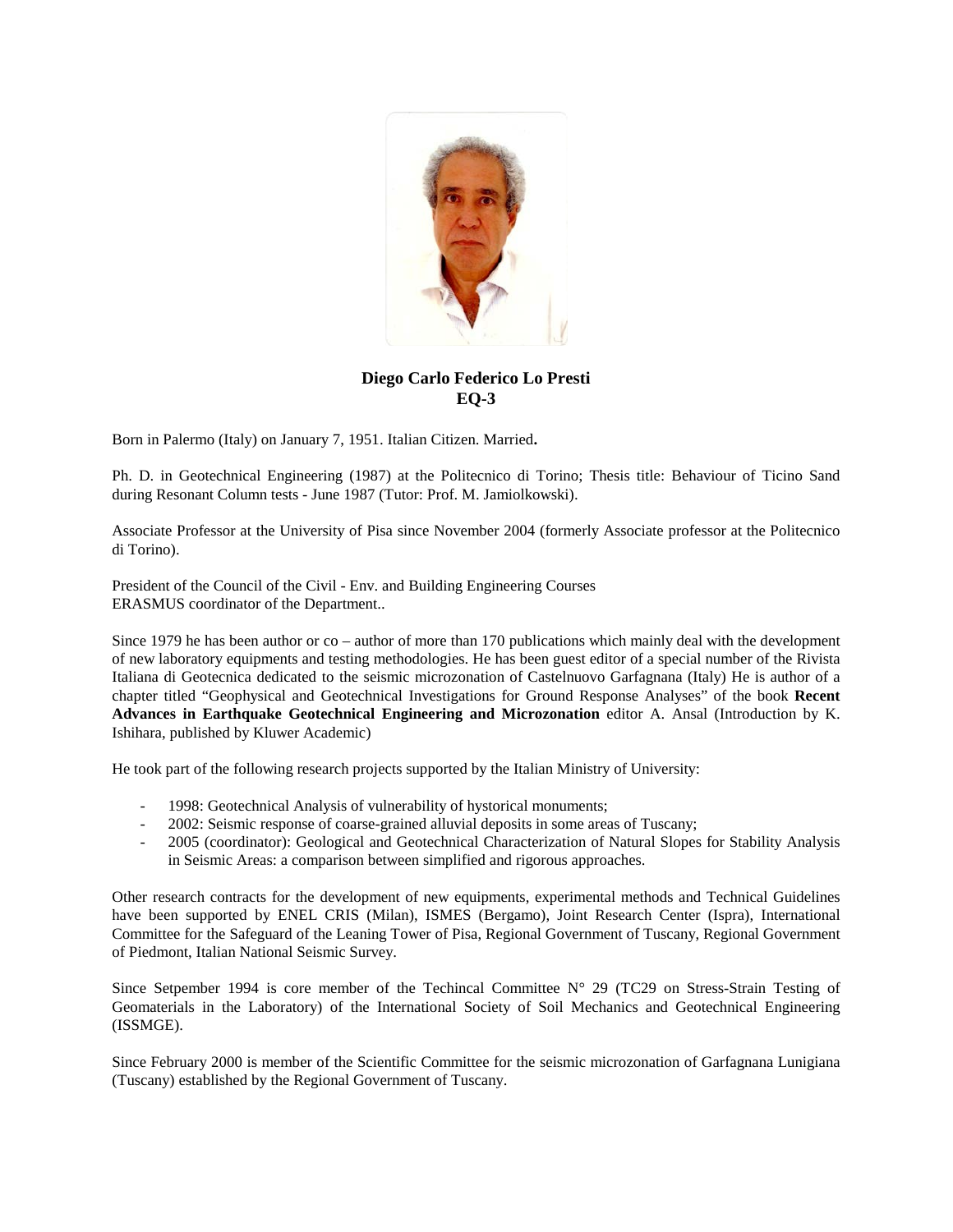Diego Carlo Federico Lo Presti  $EQ-3 - cont.$ 

Since February 2003 is core member of the European Technical Committee No 12 (ETC-12 on Application of Eurocode 8). Since August 2006 is core member and secretary of the ETC-12). Since Genuary 2007 is core member of the ETC16 on Education and Training in Geotechnical Engineering of the ISSMGE (new ETC). Since 2011 is member of the Committee for the Guidelenes for Seismic Microzonantion established by the Italian Prime Minister.

Since 2008 is consultant of the Districts of Pisa and Lucca for the safeguard of the river embankments of the Serchio River.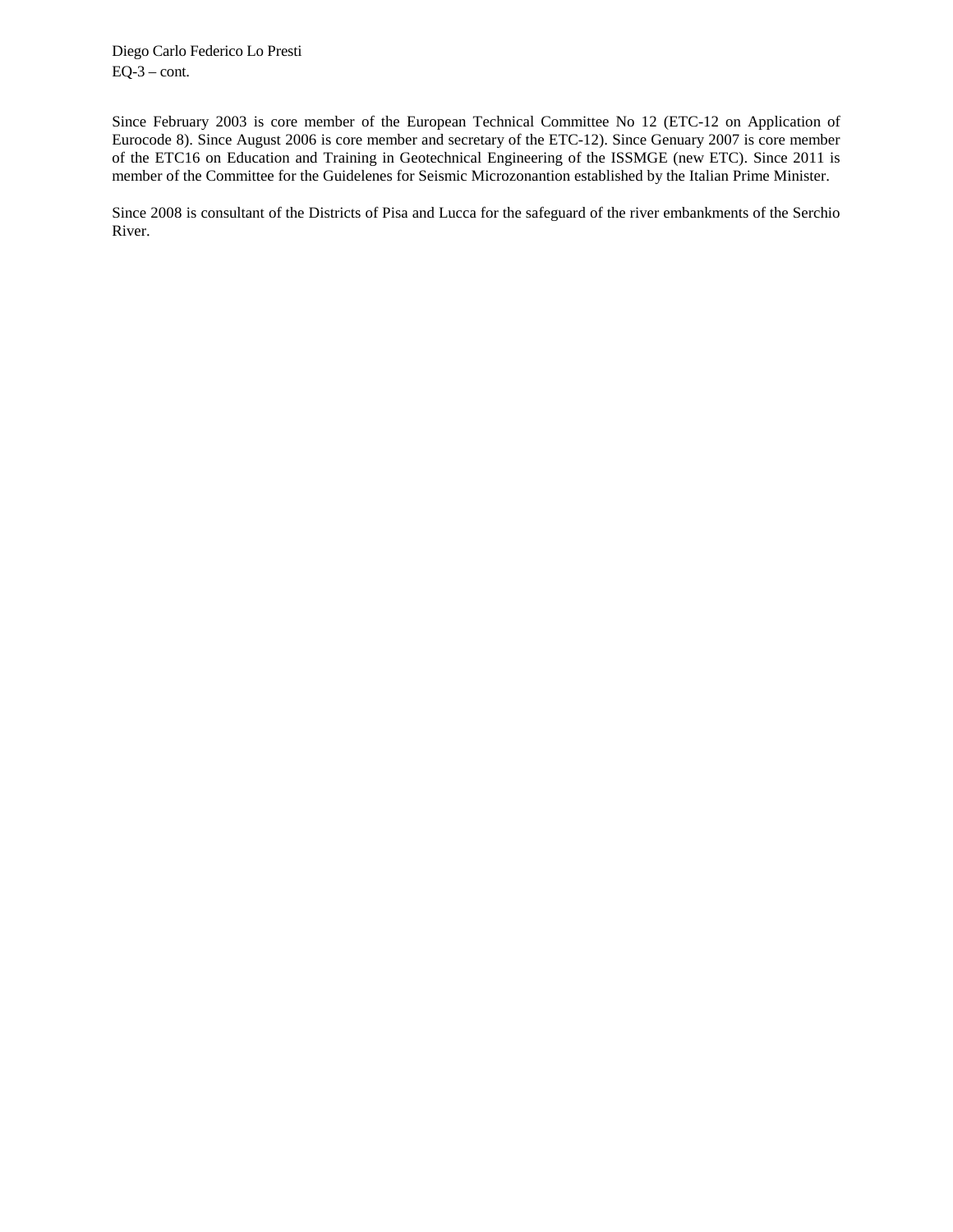

**Ricardo Dobry EQ-4**

Ricardo Dobry studied at the U. of Chile, UNAM (Mexico) and MIT. He is the current Director of the Center for Engineering Engineering Simulation, the RPI experimental node of the NSF supported NEES effort. His research interests include soil dynamics, geotechnical earthquake engineering and geotechnical dynamic centrifuge testing. He is one of the authors of the 20-year research plan in earthquake engineering prepared in 2003 by the Earthquake Engineering Research Institute for NSF. He has consulted in a number of projects, including design of the new Rion-Antirion Bridge in Greece, named the 2005 Outstanding Civil Engineering Achievement by ASCE. He was elected member of the U.S. National Academy of Engineering in 2004 "for fundamental contributions to multiple aspects of geotechnical earthquake engineering."